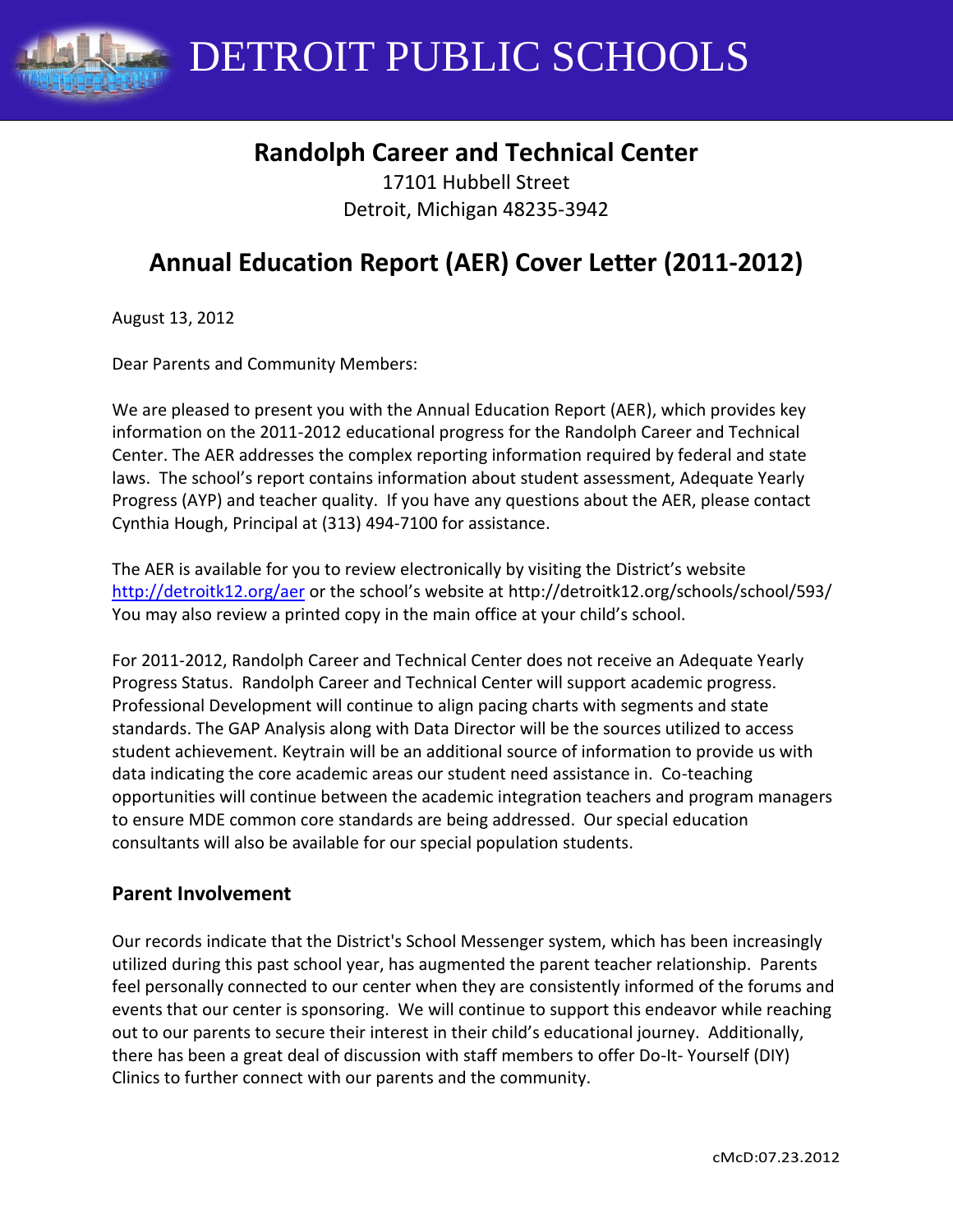State law requires that we also report additional information.

## **Process for Assigning Pupils to the School**

During the 2011-2012 school year Detroit Public Schools implemented the "Open Enrollment Initiative." This initiative allows students to elect to attend any Detroit Public School without being required to live within the boundary for that school. The "Open Enrollment Initiative" does not apply to the Examination High Schools, or Application Schools. Parents may enroll their child(ren) in the school of their interest as long as the school has not reached capacity for their particular grade. Enrollment preference is given to students who live within the boundary of a school. It should also be noted that transportation will not be provided for students who select a school outside of the boundary of their home school. "Open Enrollment Initiative" resources can be found on our website at:

http://detroitk12.org/resources/prospective\_students/.

## **School Improvement Status**

| Year      | <b>School Improvement Status</b> |  |
|-----------|----------------------------------|--|
| 2011-2012 | N/A                              |  |
| 2010-2011 | N/A                              |  |

## **School Description:**

A. Philip Randolph Career Technical Center delivers a career curriculum focused school specializing in construction trades and agri-science classes. Our 98 percent job placement rating for Randolph students is our proudest measure of success. In addition, we provide evening programs and adult education.

## *Detroit Public Schools' Core Curriculum:*

Consistent with the Detroit Public Schools Academic Plan for 2012-2013**,** there are aggressive plans to accelerate the rate of student achievement and to ensure that students graduate with the academic and social skills necessary for success in college and the workplace.

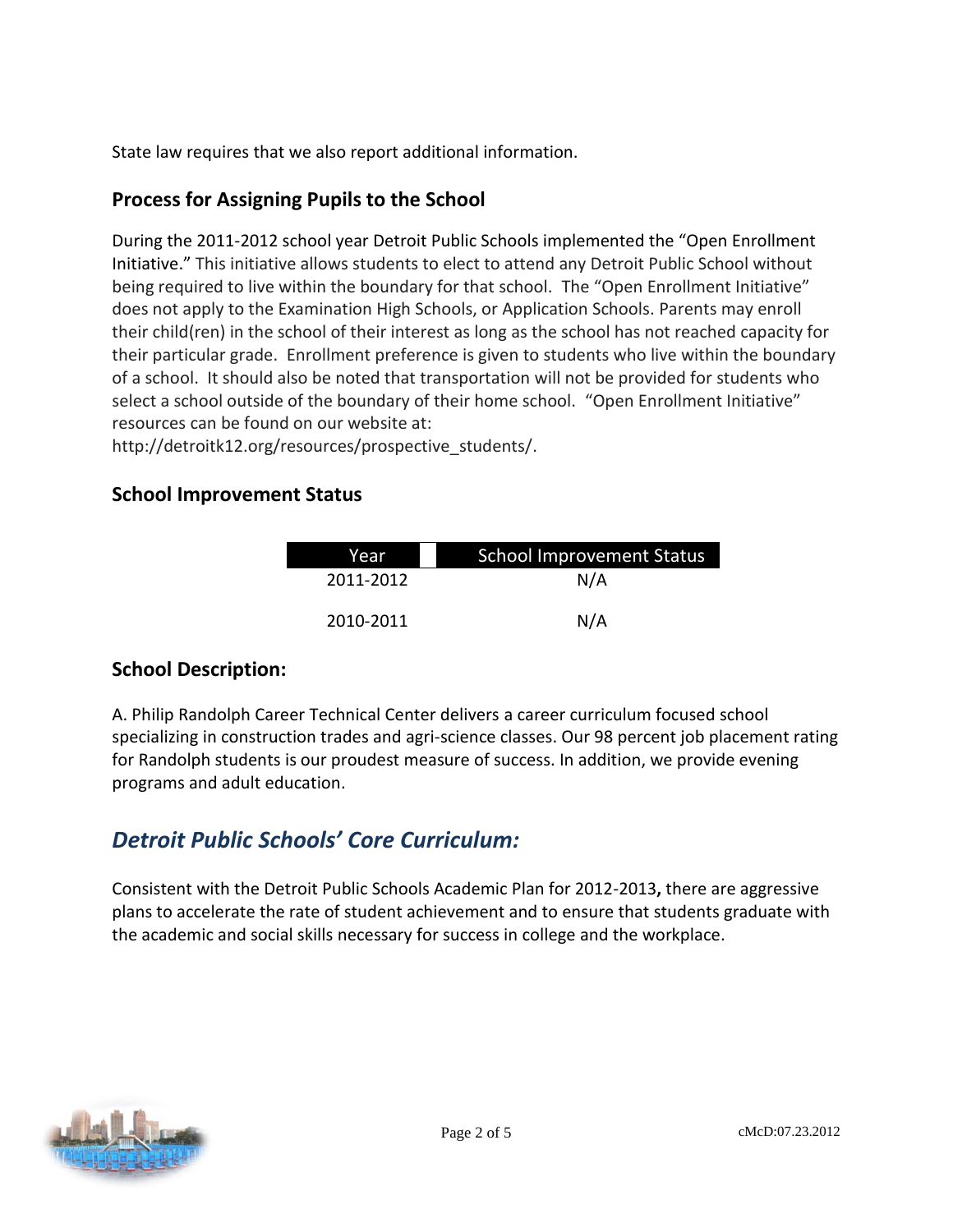## **Specific curriculum actions are based on the District's five (5) pillars of student achievement:**

- I. Talent management,
- II. High quality teaching and learning,
- III. Rigorous, transparent and continuous improvement cycle,
- IV. Customer service approach to community and each other, and
- V. A secure, inclusive and dynamic culture.

An Executive Summary of The 2012-2013 Academic Action Plan, is available online at [http://detroitk12.org/content/wp-content/uploads/2012/05/FINALAcademicPlanExecutive-](http://detroitk12.org/content/wp-content/uploads/2012/05/FINALAcademicPlanExecutive-Summary_2012.pdf)[Summary\\_2012.pdf](http://detroitk12.org/content/wp-content/uploads/2012/05/FINALAcademicPlanExecutive-Summary_2012.pdf).

#### **Access to the Core Curriculum**

The instructional strategies and grade level expectations are aligned to the State standards and the NAEP. This represents the core curriculum, which is supported by the texts, materials, computer software and other school level resources used daily in the classrooms. All of the professional development activities are aligned to the core curriculum.

The implementation is a process delineated in the District Plan. This plan serves as the framework for each school's academic achievement plan.

The frequent monitoring of the implementation of these plans are conducted by the school diagnostic visits, review of the benchmark assessments, use of the teacher evaluation tool and adherence to the pacing calendar.

The variances from the State plan can be found in the grade level expectations, which are also aligned to the higher standards of NAEP.

A Summer Parent University is offered with classes to increase parenting skills, early childhood literacy, adult literacy and GED. During the school year, the Regional Parent Resource Center is a vehicle for parents and other community members to participate in regular and on-going informational and participatory sessions focused on curriculum and instruction. Learning Village (an online instructional management system), Web updates and semi-annual progress reports are a means to disseminate information to parents and community.

Detroit Public Schools Core Curriculum is currently under revision. Pacing Charts and Curriculum guides will be posted to the Division of Teaching and Learning under the Leadership page of our web-site in the near future.

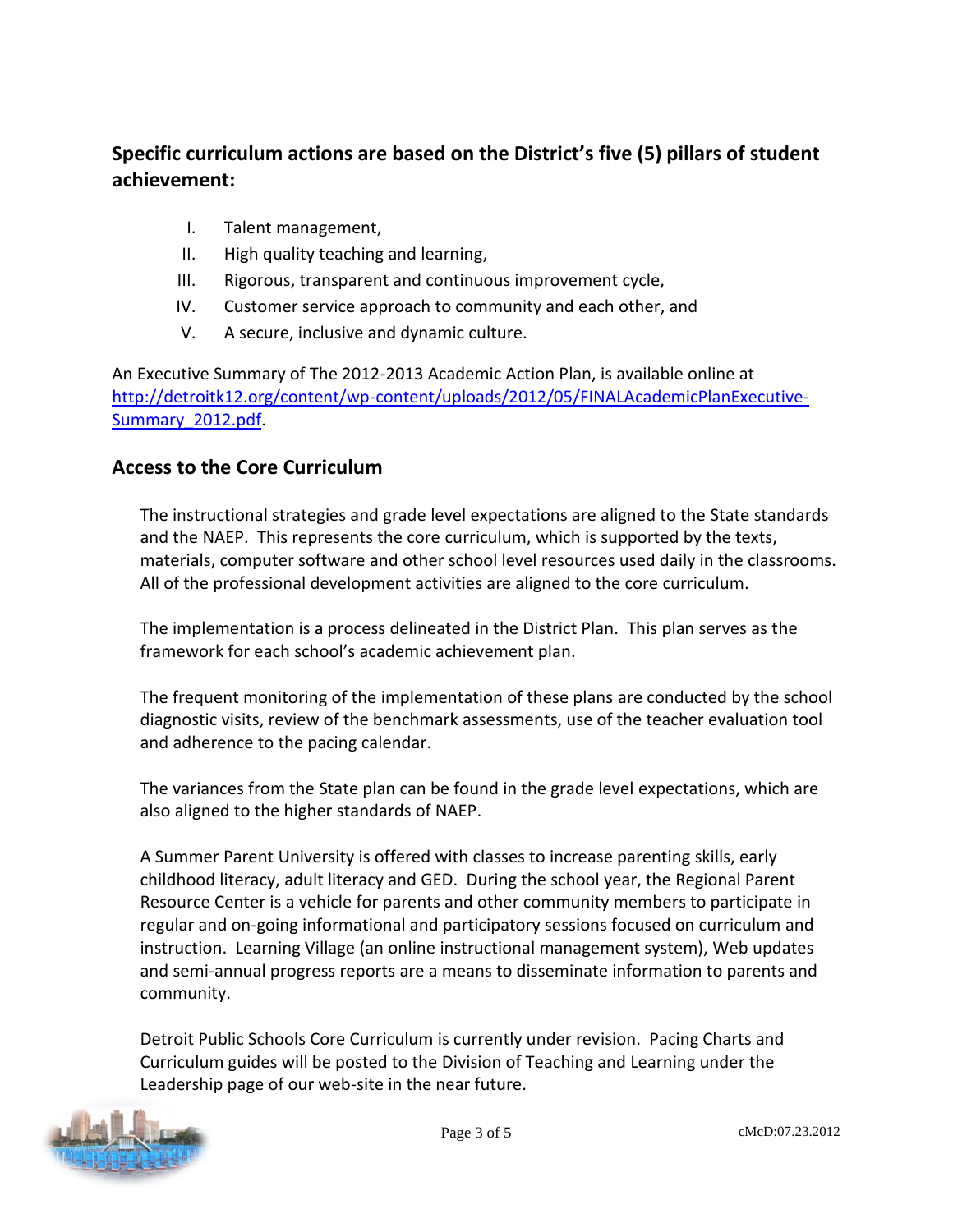## **Parent Engagement**

- $\cdot$  Use the technology portal for parents to view daily lessons and to communicate with teachers.
- $\cdot$  Implement and follow through with the parent contracts.
- Use the Parent Resource Center to engage parents in innovative workshops and sessions that are practical and will result in parent support to students at home.

## **Student Achievement Results**

Aggregate Student Achievement Results and Detroit Public Schools Quarterly Benchmark Assessment in Reading and Mathematics for A. Philip Randolph Career Technical Center can be found on the Detroit Public Schools' web-page at the Research, Evaluation and Assessment site at [http://detroitk12.org/data/rea/.](http://detroitk12.org/data/rea/) The following reports are available:

- District Profile Report
- Combined School Profile Reports
- Individual School Profile Reports
- Adequate Yearly Progress (AYP) Reports
- Annual Education Report

## **Parent-Teacher Conferences (Interactions):**

| <b>School Year</b>       | <b>Total Parent</b><br><b>Interactions</b> | Percent |
|--------------------------|--------------------------------------------|---------|
| 2011-2012                | 63                                         | 3.3%    |
| 2010-2011<br>(Corrected) | 107                                        | 2.50%   |

The Detroit Public Schools' Office of Research, Evaluation, Assessment and Accountability has developed a data collection system which has enabled the District to comply with the Annual Education Report criteria of identifying the number and percent of students represented by parents at Parent-Teacher Conferences.

> 1.0 Data from the PTC Forms represent "parent interactions" with teachers, per school, per card-marking.